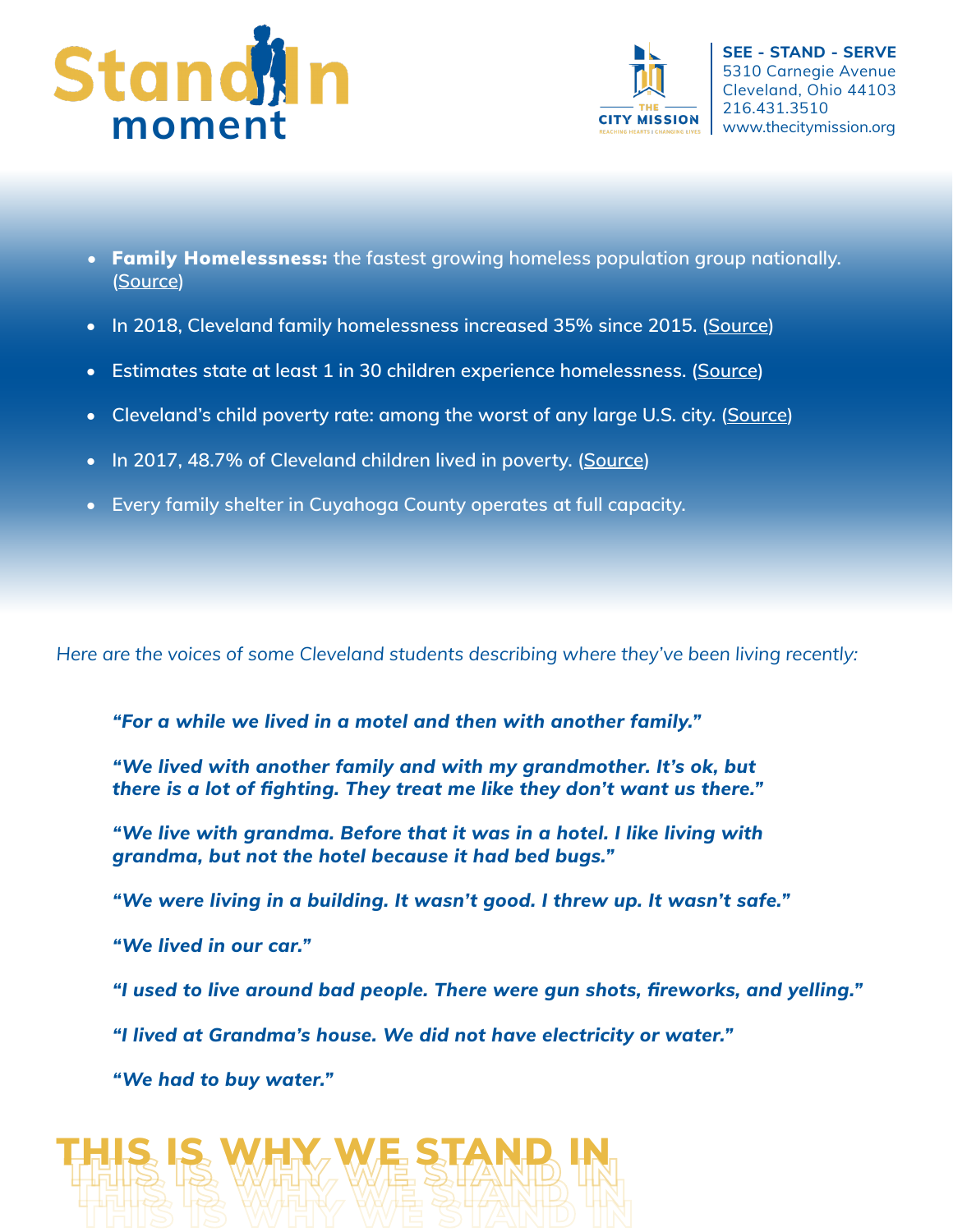



- **Children experiencing homelessness are sick and/or go hungry at twice the rate of children who have homes. ([Source](https://eclkc.ohs.acf.hhs.gov/publication/caring-health-wellness-children-experiencing-homelessness))**
- **Often, they'll suffer twice as many ear infections, have four times the rate of asthma, and fve times more diarrhea and stomach problems. ([Source\)](https://www.nctsn.org/sites/default/files/resources/facts_on_trauma_and_homeless_children.pdf)**
- **The younger and longer a child experiences homelessness, the greater the cumulative toll on their health. This can and often does have a life-long impact on the child, their family, and the community.**

Listen as some moms describe the impact of being homeless on their child's health:

*"For a while we lived in a motel and then with another family."*

*"He has asthma. If he gets worked up, it will cause an asthma attack.*

*"I was staying in a home that had lead in it and was not aware until I went to my daughter's 1 year check-up. Her level was high."*

 *"We were hospitalized for mold. My 2-year-old almost died. Two of my kids have bad asthma. My kids miss school because they're often sick."*

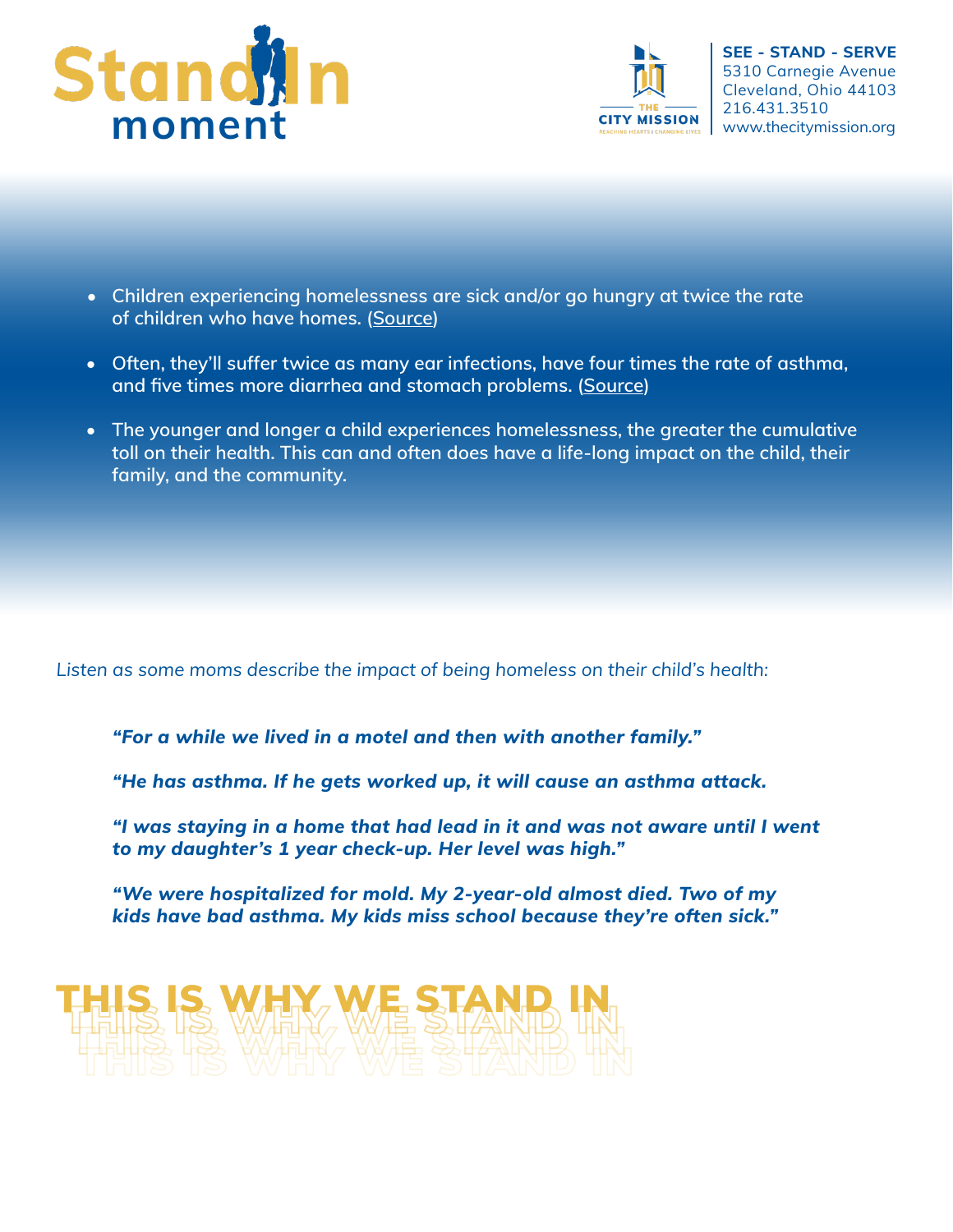



- **Children experiencing homelessness have three times the rate of emotional and behavioral problems compared to their housed peers. ([Source\)](https://eclkc.ohs.acf.hhs.gov/publication/caring-health-wellness-children-experiencing-homelessness)**
- **1 in 2 students without a stable home environment experience depression and anxiety. Adolescents have over twice the risk of severe emotional distress, selfinjury, suicidal thinking and attempted suicide. ([Source](https://pediatrics.aappublications.org/content/141/4/e20171767)) ([Source\)](https://www.apa.org/pi/families/poverty)**
- **By age 12, 83 percent of children experiencing homelessness have been exposed to at least one serious, violent incident and almost 25 percent have witnessed intimate partner violence. ([Source\)](https://www.first5la.org/files/ChildHomelessnessTrauma.pdf)**

Listen as some moms describe the impact of an unstable environment on their child's mental health:

*"He is on medication and sees a psychologist one time a week."*

*"My youngest daughter started biting her nails. She also has become extremely attached because of being around strangers."*

*"We have weekly mental health appointments and medications."*

*"She gets sad because things are changing so much. She would like us to have a place of our own."*

*"My daughter takes medication. It hasn't been easy dealing with her."*

*"It breaks my heart. I feel like I caused their anxiety or added to it. It's hard because anger often comes out too."*

*"My almost 3 year old is showing signs of anxiety. We had to make some big changes in his life and he is not doing well with the transition."*

*"She has anxiety due to domestic violence and so many transitions."*

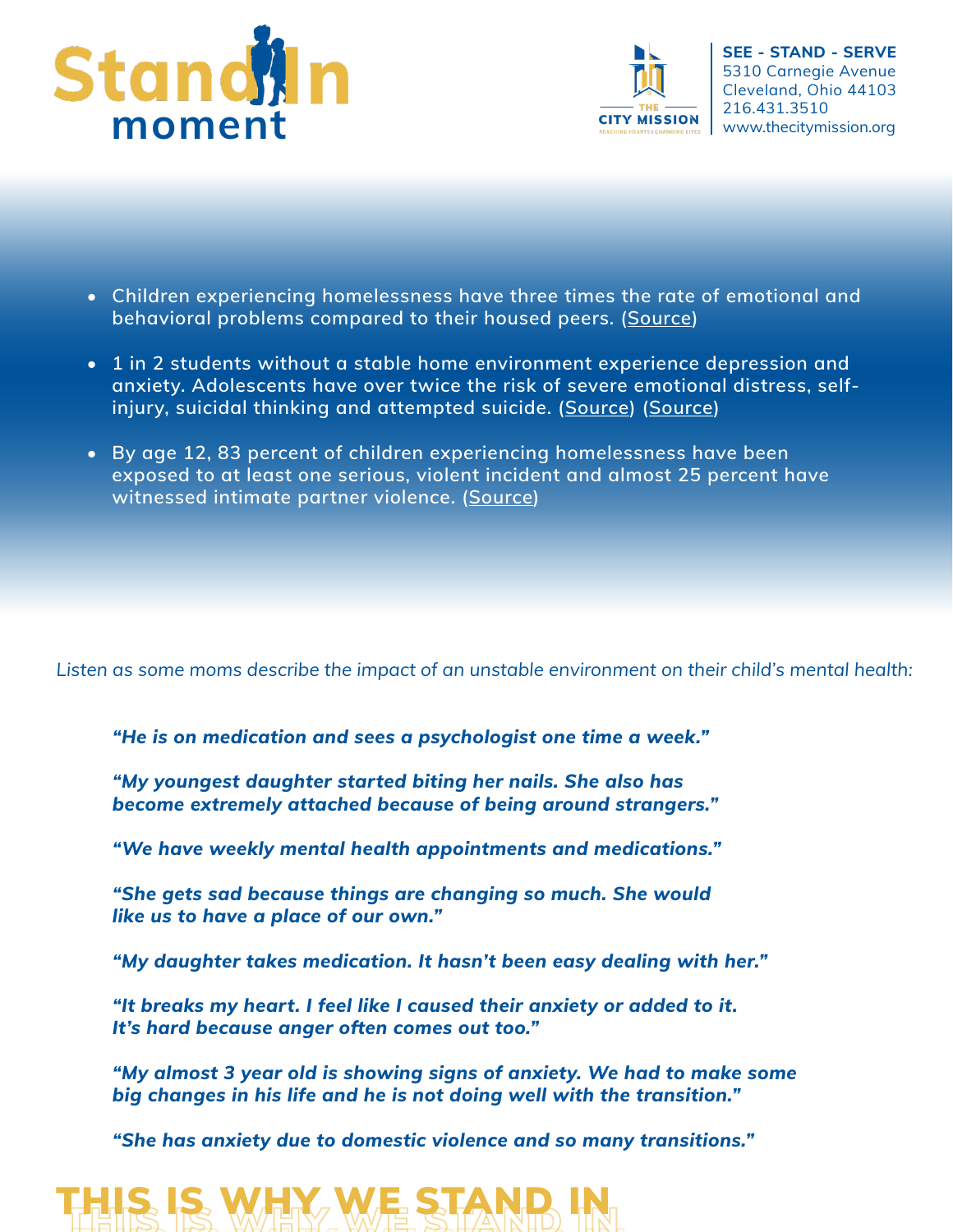



- **Children experiencing homelessness are twice as likely to have a learning disability, repeat a grade or be suspended from school. ([Source\)](https://www.apa.org/pi/families/poverty)**
- **Economically disadvantaged children are more likely than their advantaged peers to move and change schools multiple times. ([Source\)](https://www.edweek.org/ew/issues/student-mobility/index.html)**
- **Studies show that changing schools decreases math and reading achievement for elementary school children, equivalent to a 3-4 month learning disadvantage. [\(Source\)](https://www.edweek.org/ew/issues/student-mobility/index.html)**
- **Children experiencing homelessness are more likely than their peers to drop out of school, repeat grades, perform poorly in school, disengage in the classroom and suffer from learning disabilities and behavior problems. ([Source\)](http://firesteelwa.org/2014/09/homelessness-and-academic-achievement-the-impact-of-childhood-stress-on-school-performance/)**

Listen as some children describe the impact homelessness has on their school and educational experience:

*"I'm in 3rd grade and I've changed schools about 6 times. It's hard because I have to leave my friends. Sometimes it's hard making new friends, it's hard to learn, too, because I don't know the school, teacher, or the kids."*

*"I'm in 3rd grade and I've changed schools about 4 times. It's hard to learn when you're scared."*

*"I'm in 4th grade. I've changed schools more than 5 times."*

*"I'm in 4th grade. I've changed schools 5 times. Making new friends was hard because people are mean. It's hard to learn when you change schools."*

*"I'm in grade 5th grade. I was supposed to change schools when we went to my grandmother's, but my dad never got us into school so I missed a lot of days. Now I don't know how that will hurt my grades since I came back."*